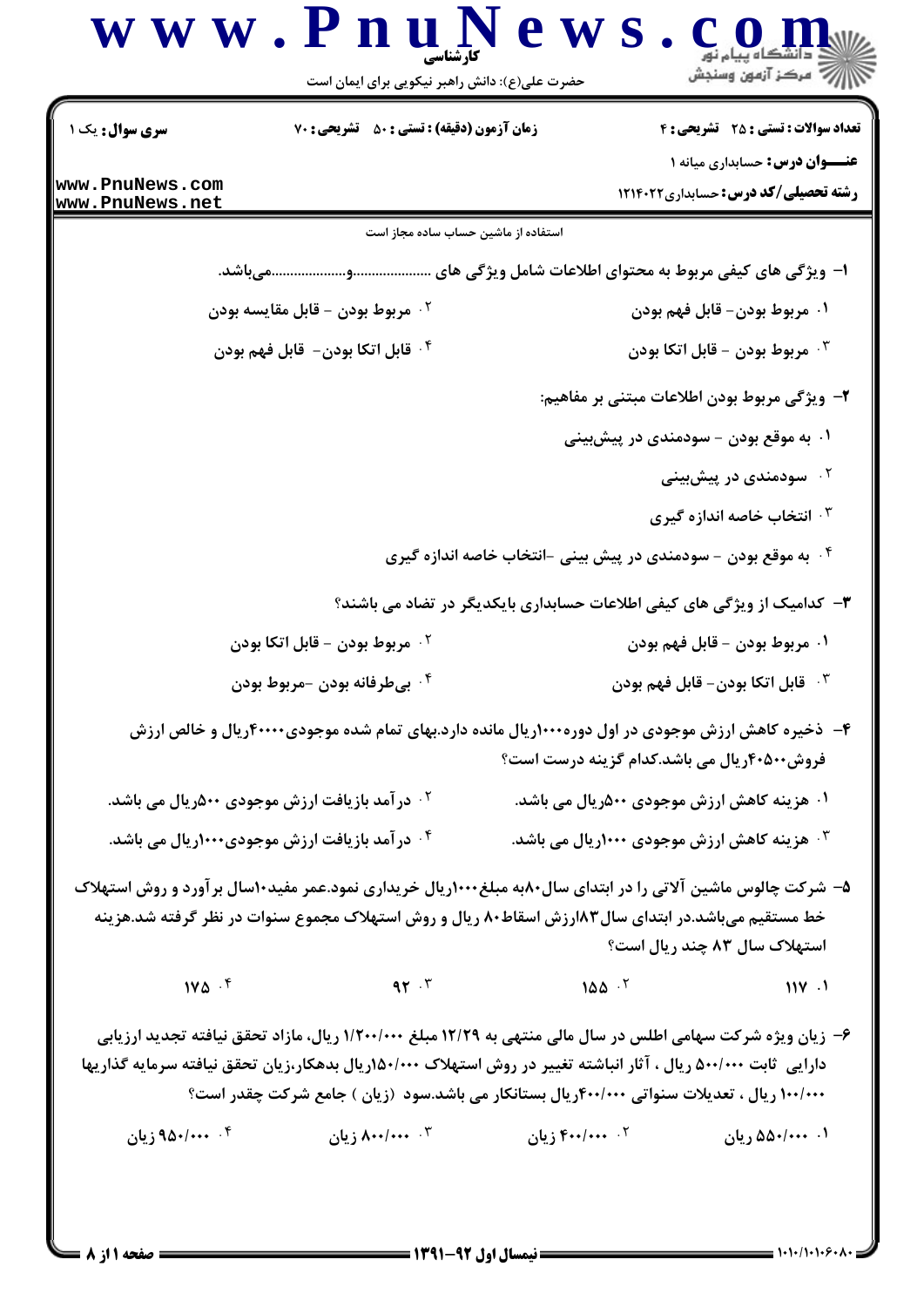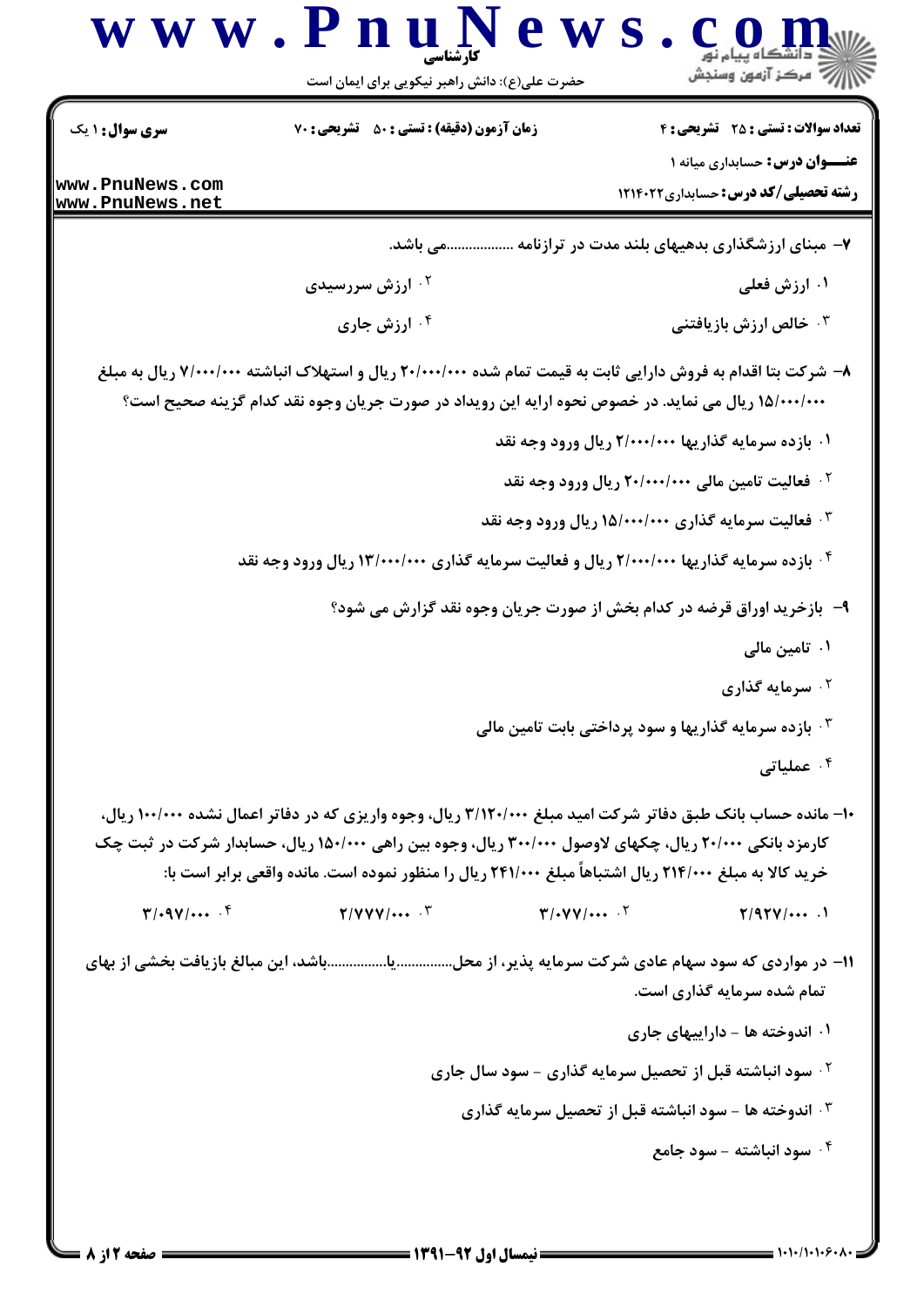| <b>سری سوال : ۱ یک</b>             | زمان آزمون (دقیقه) : تستی : 50 ٪ تشریحی : 70                                                                                                                                                                                                                                                                                                                                              |                                                       | <b>تعداد سوالات : تستی : 25 - تشریحی : 4</b>                                         |
|------------------------------------|-------------------------------------------------------------------------------------------------------------------------------------------------------------------------------------------------------------------------------------------------------------------------------------------------------------------------------------------------------------------------------------------|-------------------------------------------------------|--------------------------------------------------------------------------------------|
| www.PnuNews.com<br>www.PnuNews.net |                                                                                                                                                                                                                                                                                                                                                                                           |                                                       | <b>عنـــوان درس:</b> حسابداری میانه ۱<br><b>رشته تحصیلی/کد درس:</b> حسابداری ۱۲۱۴۰۲۲ |
|                                    | ۱۲– شرکت فیروز اقدام به سرمایه گذاری در سهام شرکت پارسا در تاریخ ۸۹/۱۲/۱ به قیمت تمام شده ۵۰۰/۰۰۰ ریال نمود.<br>چنانچه قیمت بازار سرمایه گذاری در پایان سال ۸۹ مبلغ ۵۵۰/۰۰۰ ریال و در پایان سال ۹۰ مبلغ ۴۹۰/۰۰۰ ریال گردد.<br>چنانچه شرکت فیروز سرمایه گذاری در سهام را به خالص ارزش فروش شناسایی و ثبت ًنماید در پایان سال ۸۹ کدام گزینه                                                 |                                                       | مطلوبست پاسخ به سوالات ١٢ الى ١٥                                                     |
|                                    |                                                                                                                                                                                                                                                                                                                                                                                           |                                                       | در خصوص ثبت رویداد صحیح است؟                                                         |
|                                    | ۰ <sup>۲</sup> ارزشیابی سهام ۵۰/۰۰۰ ریال بدهکار                                                                                                                                                                                                                                                                                                                                           |                                                       | ۰۱ ارزشیابی سهام ۵۰/۰۰۰ ریال بستانکار                                                |
|                                    | ۰۴ ثبت ندارد                                                                                                                                                                                                                                                                                                                                                                              | ۰ <sup>۳</sup> در آمد افزایش ارزش ۵۰/۰۰۰ ریال بدهکار  |                                                                                      |
|                                    | ۱۳- چنانچه شرکت فیروز سرمایه گذاری در سهام را به اقل بهای تمام شده یا خالص ارزش فروش شناسایی و ثبت ًنماید در                                                                                                                                                                                                                                                                              | پایان سال ۸۹ کدام گزینه در خصوص ثبت رویداد صحیح است.  |                                                                                      |
|                                    | <sup>۲.</sup> هزینه کاهش ارزش ۵۰/۰۰۰ ریال بدهکار                                                                                                                                                                                                                                                                                                                                          |                                                       | ۰۱ ارزشیابی سهام ۵۰/۰۰۰ ریال بدهکار                                                  |
|                                    | ۰ <sup>۴ .</sup> ثبت ندارد                                                                                                                                                                                                                                                                                                                                                                | ۰۳ در آمد افزایش ارزش ۵۰/۰۰۰ ریال بستانکار            |                                                                                      |
|                                    | ۱۴- چنانچه شرکت فیروز سرمایه گذاری در سهام را به خالص ارزش فروش شناسایی و ثبت نماید در پایان سال ۹۰کدام گزینه                                                                                                                                                                                                                                                                             |                                                       | در خصوص ثبت رویداد صحیح است.                                                         |
|                                    | <sup>۰۲</sup> ارزشیابی سهام ۶۰/۰۰۰ ریال بدهکار                                                                                                                                                                                                                                                                                                                                            |                                                       | ۰۱ ارزشیابی سهام ۱۰/۰۰۰ ریال بستانکار                                                |
|                                    | ۰ <sup>۴</sup> زیان کاهش ارزش ۶۰/۰۰۰ویال بدهکار                                                                                                                                                                                                                                                                                                                                           |                                                       | زیان کاهش ارزش ۱۰/۰۰۰ ریال بدهکار $\cdot$                                            |
|                                    | ۱۵- چنانچه شرکت فیروز سرمایه گذاری در سهام را به اقل بهای تمام شده یا خالص ارزش فروش شناسایی و ثبت ًنماید در                                                                                                                                                                                                                                                                              | پایان سال ۹۰کدام گزینه در خصوص ثبت رویداد صحیح است؟   |                                                                                      |
|                                    | <sup>۲.</sup> ذخیره کاهش ارزش ۱۰/۰۰۰ ریال بستانکار                                                                                                                                                                                                                                                                                                                                        | ۰۱ ذخیره کاهش ارزش ۱۰/۰۰۰ ریال بدهکار                 |                                                                                      |
|                                    | ۰ <sup>۴</sup> زیان کاهش ارزش ۶۰/۰۰۰ ریال بدهکار                                                                                                                                                                                                                                                                                                                                          | ۰ <sup>۳ .</sup> ذخیره کاهش ارزش ۶۰/۰۰۰ ریال بستانکار |                                                                                      |
|                                    | ۱۶- زمینی به مبلغ۱۰۰۰ریال خریدا ری شد.بابت مسطح نمودن زمین۲۰۰ریال و بابت حفر چاه عمیق در آن۱۲۰ریال صرف شده<br>است.اگر مخارج نقل و انتقال زمین۷۰ ریال باشد.بهای تمام شده زمین چند ریال است؟                                                                                                                                                                                                |                                                       |                                                                                      |
| 149.7                              | $15.4 \times 15.4 \times 15.4 \times 15.4 \times 15.4 \times 15.4 \times 15.4 \times 15.4 \times 15.4 \times 15.4 \times 15.4 \times 15.4 \times 15.4 \times 15.4 \times 15.4 \times 15.4 \times 15.4 \times 15.4 \times 15.4 \times 15.4 \times 15.4 \times 15.4 \times 15.4 \times 15.4 \times 15.4 \times 15.4 \times 15.4 \times 15.4 \times 15.4 \times 15.4 \times 15.4 \times 15.$ |                                                       |                                                                                      |
|                                    | ۱۷– ماشین آلاتی در قبال صدور ۱۰۰۰سهم ۱۰۰۰ریالی تحصیل شده است.ارزش بازار هر سهم۱۲۰۰ریال بوده و ارزش دفتری در<br>دفاتر فروشنده۱۰۰۰۰\$ریال می باشد.اگر مخارج حمل وبیمه ۲۵۰۰۰۰ریال و مخارج نصب ۱۵۰۰۰۰ریال باشد .بهای تمام شده                                                                                                                                                                 |                                                       | ماشین آلات چند ریال است؟                                                             |
|                                    |                                                                                                                                                                                                                                                                                                                                                                                           |                                                       |                                                                                      |

-- نیمسال اول ۹۲-**۱۳۹۱** --

 $= 1.1.11.1.5.1$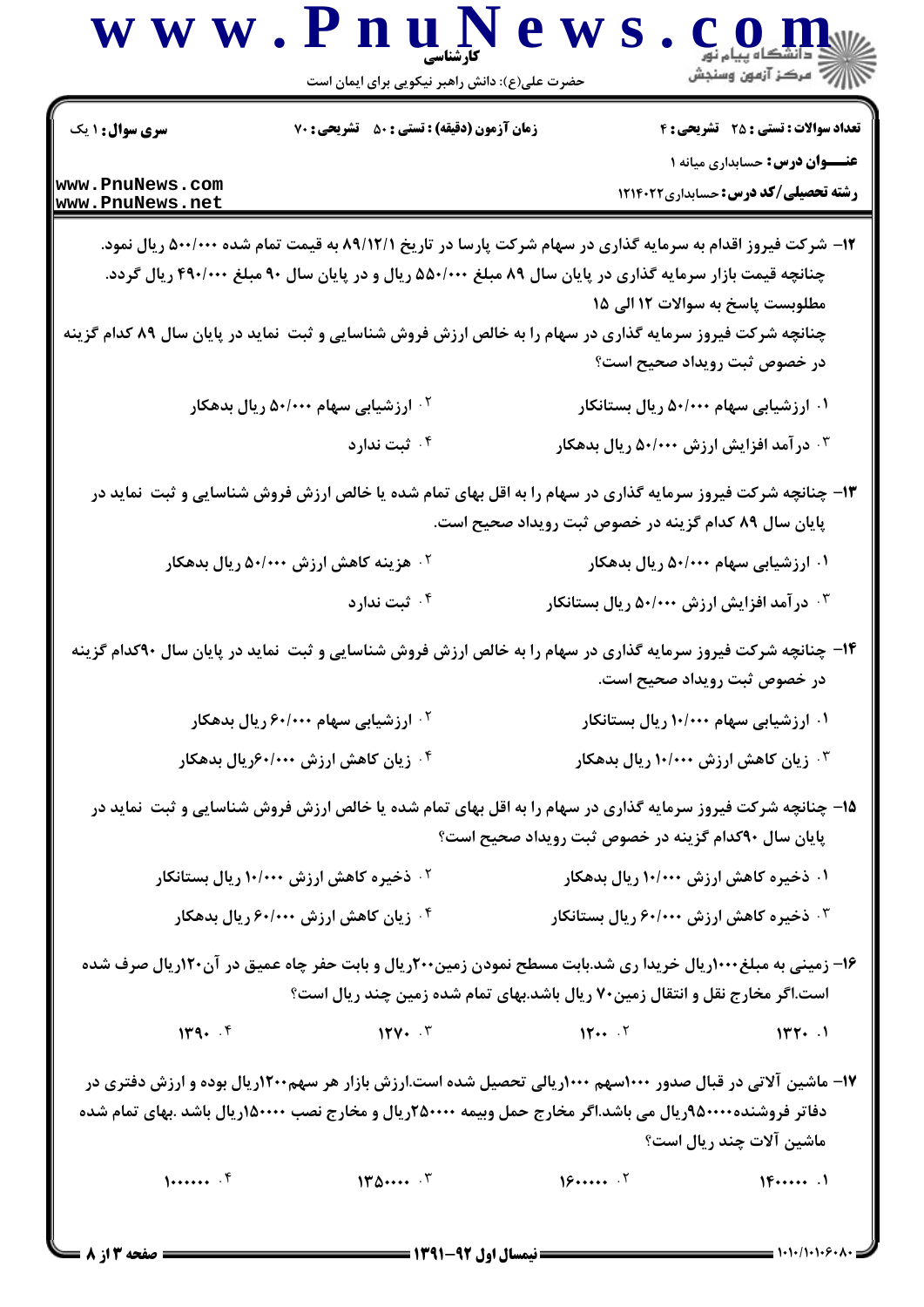

حضرت علی(ع): دانش راهبر نیکویی برای ایمان است

تعداد سوالات : تستى : 25 - تشريحي : 4 **سری سوال : ۱ یک** زمان آزمون (دقیقه) : تستی : ۵۰٪ تشریحی : ۷۰ **عنــوان درس: حسابداری میانه ۱** 

**رشته تحصیلی/کد درس:** حسابداری ۱۲۱۴۰۲۲

www.PnuNews.com www.PnuNews.net

- ۱۸- حسابهای دریافتنی شرکت مهرداد در پایان سال ۸۹ مبلغ ۲۰/۰۰۰/۰۰۰ ریال بدهکار، ذخیره مطالبات مشکوک الوصول قبل از انجام اصلاحات ۵۰۰/۰۰۰ ریال بستانکار می باشد.سیاست شرکت این است که ۱ (یک) درصد مانده بدهکاران را مشکوک الوصول تلقى نمايد. در مورد ثبت اصلاحي پايان سال كدام گزينه صحيح است؟
	- ۰۱ هزینه مطالبات مشکوک الوصول ۲۰۰/۰۰۰ ریال بدهکار
	- <sup>۲.</sup> ذخیره مطالبات مشکوک الوصول ۲۰۰/۰۰۰ ریال بستاکار
		- ۰۳ بازیافت مطالبات سوخت شده ۳۰۰/۰۰۰ ریال بستانکار
		- ۰۴ بازیافت مطالبات سوخت شده ۳۰۰/۰۰۰ ریال بدهکار
	- ۱۹– با توجه به اطلاعات سوال ۱۸ چنانچه ذخیره مطالبات مشکوک الوصول قبل از اصلاحات ۳۰۰/۰۰۰ ریال بدهکار باشد ( مابقي مفروضات بدون تغییرباشد )در مورد ثبت اصلاحی از این بابت کدام گزینه صحیح است؟توجه:این سوال مستقل از پاسخ سوال ۱۷ محاسبه گردد.
		- ۰۱ هزینه مطالبات مشکوک الوصول ۲۰۰/۰۰۰ ریال بدهکار
		- <sup>۲ .</sup> ذخیره مطالبات مشکوک الوصول ۲۰۰/۰۰۰ ریال بستانکار
		- ۰<sup>۳ .</sup> ذخیره مطالبات مشکوک الوصول ۵۰۰/۰۰۰ ریال بستانکار
			- ۰۴ هزینه مطالبات مشکوک الوصول ۳۰۰/۰۰۰ ریال بدهکار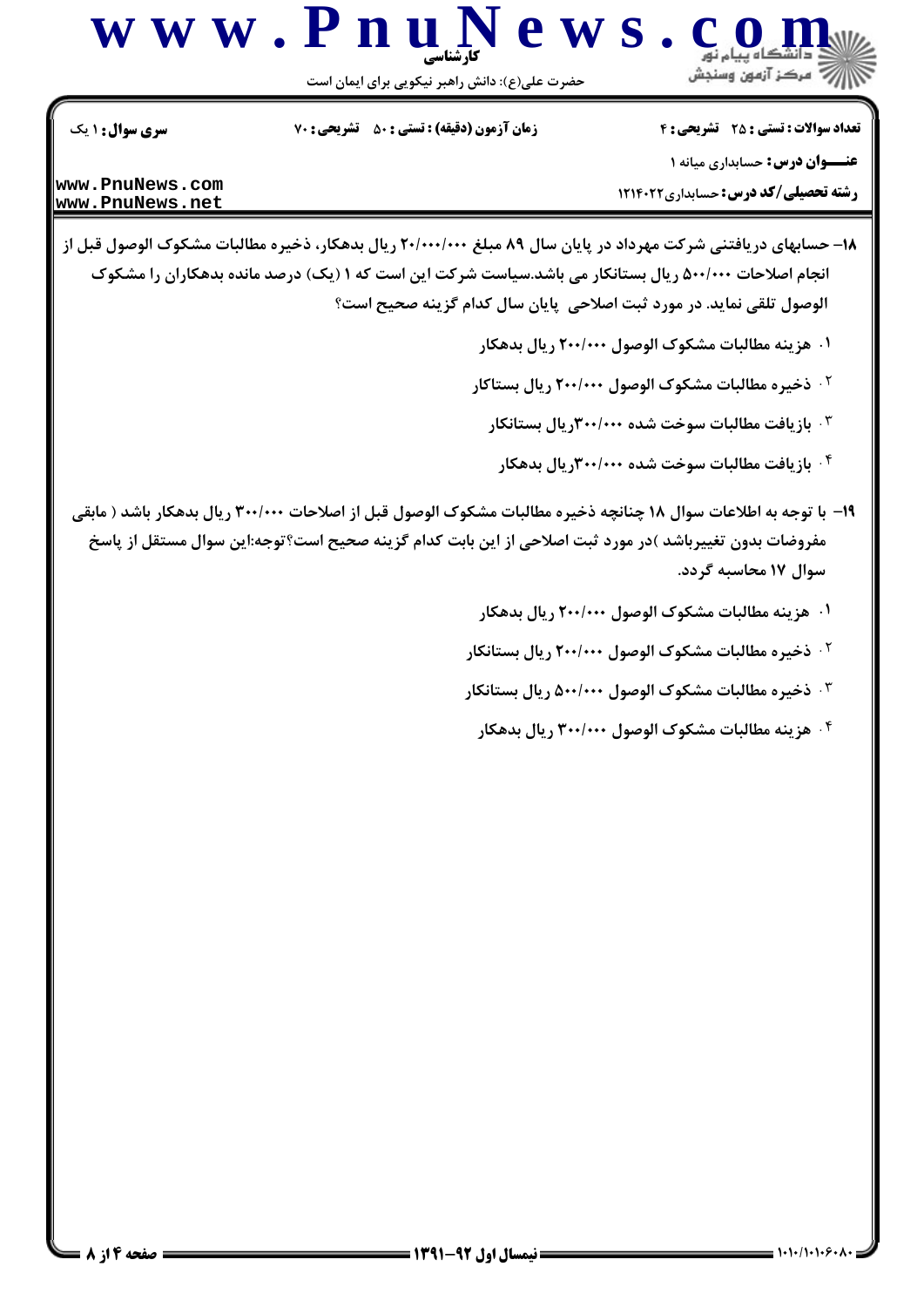| <b>سری سوال :</b> ۱ یک             | زمان آزمون (دقیقه) : تستی : 50 ٪ تشریحی : 70                                       |                                                                                                                       |                | <b>تعداد سوالات : تستی : 25 تشریحی : 4</b>                                                                           |
|------------------------------------|------------------------------------------------------------------------------------|-----------------------------------------------------------------------------------------------------------------------|----------------|----------------------------------------------------------------------------------------------------------------------|
|                                    |                                                                                    |                                                                                                                       |                | <b>عنـــوان درس:</b> حسابداری میانه ۱                                                                                |
| www.PnuNews.com<br>www.PnuNews.net |                                                                                    |                                                                                                                       |                | <b>رشته تحصیلی/کد درس:</b> حسابداری ۱۲۱۴۰۲۲                                                                          |
|                                    |                                                                                    |                                                                                                                       |                | ۲۰- اطلاعات زیر از سوابق موجودیهای شرکت لاله استخراج شده است.شرکت از نظام ادواری استفاده می کند.                     |
|                                    | مبلغ                                                                               | تعداد قيمت واحد                                                                                                       |                | شرح                                                                                                                  |
|                                    | $\Delta F$ ./                                                                      | $\mathsf{Y}\cdots$ $\mathsf{Y}\mathsf{Y}\cdots$                                                                       |                | ۱/۱موجودی اول دوره                                                                                                   |
|                                    | $\Delta\Delta$ . $\cdots$                                                          | $\mathsf{Y} \mathsf{Y} \cdots$                                                                                        | ٢۵٠            | 1/۲۵خرید                                                                                                             |
|                                    | $\Upsilon\Delta/\cdots$                                                            | $\mathcal{L}^{\mathcal{L}}(\mathcal{L}^{\mathcal{L}})$ , where $\mathcal{L}^{\mathcal{L}}(\mathcal{L}^{\mathcal{L}})$ |                | ١/٢۶هزينه حمل                                                                                                        |
|                                    |                                                                                    | $\mathcal{L}^{\mathcal{L}}$ and $\mathcal{L}^{\mathcal{L}}$                                                           | ۵۰             | ۱/۲۷برگشت از خرید                                                                                                    |
|                                    |                                                                                    |                                                                                                                       | ٣۵٠            | ۱/۳۰فروش کالا                                                                                                        |
|                                    |                                                                                    | $  \mathfrak{f}\cdot$                                                                                                 |                | ۲/۱برگشت از فروش                                                                                                     |
|                                    |                                                                                    |                                                                                                                       | $\mathbf{r}$ . | ۲/۵خرید                                                                                                              |
|                                    | $\mathbf{r}$ ./                                                                    |                                                                                                                       |                | ۲/۶تخفیفات نقدی خرید                                                                                                 |
|                                    | $VT\Delta V\Delta t = VfQ/T\Delta t$ .<br>$V\Delta Y/\Delta V$ - $V4F/Y\Delta V$ . |                                                                                                                       |                | $544/100 - \text{AFY}/100$<br>$9AY/F9. - V97/\Delta F.$                                                              |
|                                    |                                                                                    |                                                                                                                       |                | 21− قیمت تمام شده کالای پایان دوره و قیمت تمام شده کالای فروش رفته بر اساس روش Iifo به ترتیب چند ریال است؟           |
|                                    | $VT\Delta/V\Delta-VTq/T\Delta+T$                                                   |                                                                                                                       |                | $544/111 - \text{AFY}/111$                                                                                           |
|                                    | $V\Delta Y/\Delta V = V4F/Y\Delta t$ . $F$                                         |                                                                                                                       |                | $9AY/F9. - V17/A9.$                                                                                                  |
|                                    |                                                                                    |                                                                                                                       |                |                                                                                                                      |
|                                    |                                                                                    |                                                                                                                       |                | <b>3۲-</b> قیمت تمام شده کالای پایان دوره و قیمت تمام شده کالای فروش رفته بر اساس روش میانگین به ترتیب چند ریال است؟ |
|                                    | $VT\Delta/V\Delta - Vf9/T\Delta - T$                                               |                                                                                                                       |                | $544/100 - \text{AFY}/100$                                                                                           |
|                                    | $V\Delta Y/\Delta V$ - $V4F/Y\Delta V$ .                                           |                                                                                                                       |                | $9AY/F9. - V97/\Delta F.$                                                                                            |
|                                    |                                                                                    |                                                                                                                       |                | <b>۲۳</b> - بهای اثاثه اداری که در تاریخ ابتدای بهمن۸۰خریداری شده است ۱۲۰۰ریال میباشد.عمر مفید۴سال وروش استهلاک      |
|                                    |                                                                                    |                                                                                                                       |                | مجموع سنوات می باشد.هزینه استهلاک سال ۸۱ چند ریال است؟                                                               |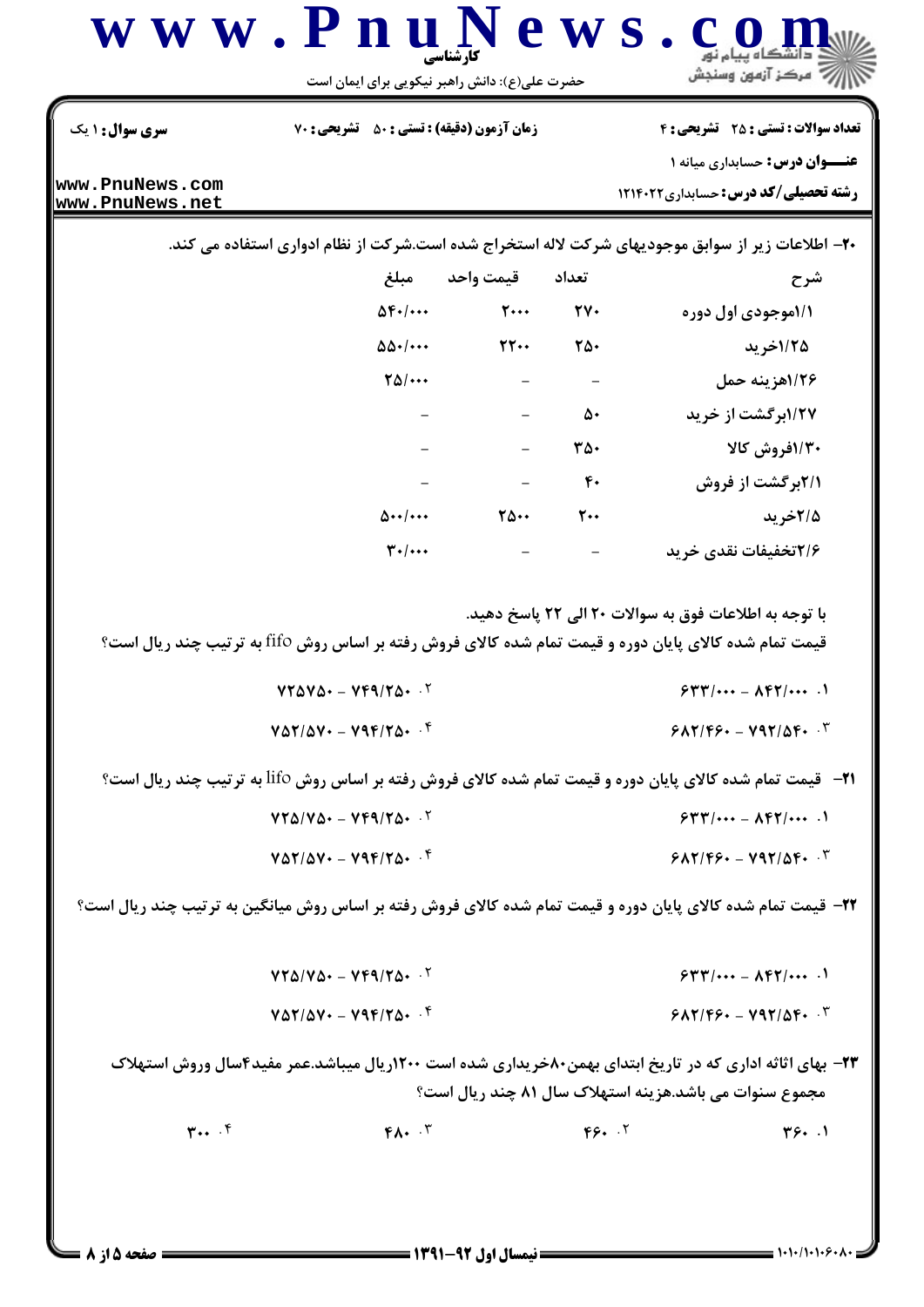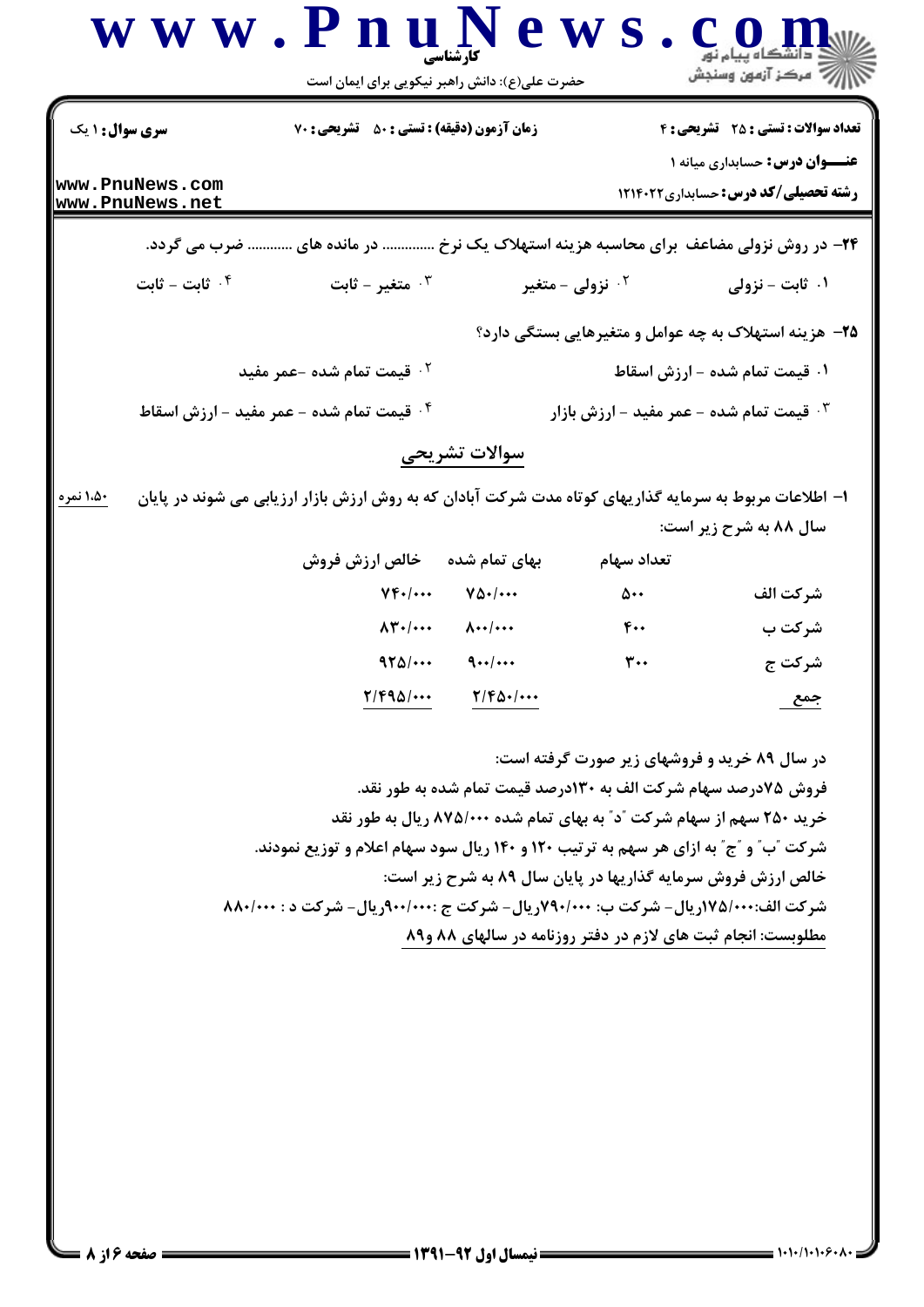

| مانده انتهای دوره           | مانده ابتدای دوره             |                        |
|-----------------------------|-------------------------------|------------------------|
| ۱۸۰۰                        | ۱۱۵۰                          | بانک                   |
| ۱۷۵۰                        | $\mathcal{W}$                 | حسابهای دریافتنی تجاری |
| 18                          | 19                            | موجودى كالا            |
| 19                          | $\mathsf{N}\mathsf{}$         | داری ثابت              |
| $(11 \cdots)$               | (11Y)                         | استهلاک انباشته        |
| 11                          | 1420                          | سرمایه گذاری بلند مدت  |
|                             |                               |                        |
| ۷۱۵۰                        | 630.۰                         | جمع                    |
| 11                          | $\mathbf{a} \cdot \mathbf{b}$ | حسابهای پرداختنی تجاری |
| $\mathsf{r}\cdot\mathsf{r}$ | ۲۵۰                           | هزینه های پرداختنی     |
| $1F \cdots$                 | ۱۵۵۰                          | اوراق قرضه پرداختنی    |
| 19                          | $\mathsf{IV}\cdots$           | سهام عادی              |
| 7450.                       | 19                            | سود انباشته            |

فروش خالص ۶۹۰۰ ریال- سود ناخالص ۲۲۰۰ ریال- هزینه های عملیاتی ۹۳۰ ریال – سود فروش سرمایه گذاریها ۸۰ ریال – فروش سرمایه گذاریها ، تحصیل دارایی ثابت ، افزایش سرمایه، توزیع سود سهام به طور نقد صورت گرفته است. کاهش اوراق قرضه بابت تسویه آن بوده است. مطلوبست تهيه صورت جريان وجوه نقد به شكل غير مستقيم